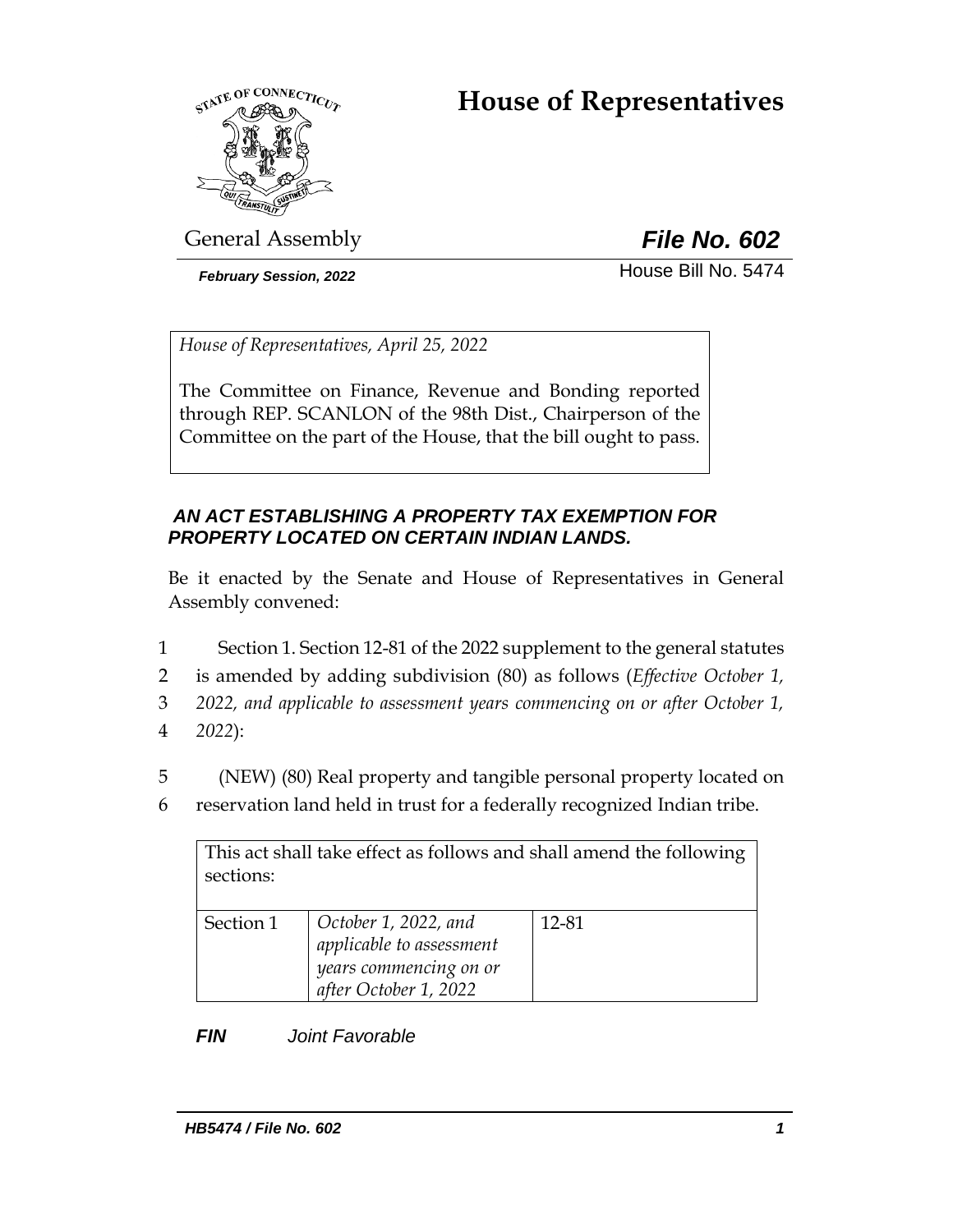*The following Fiscal Impact Statement and Bill Analysis are prepared for the benefit of the members of the General Assembly, solely for purposes of information, summarization and explanation and do not represent the intent of the General Assembly or either chamber thereof for any purpose. In general,*  fiscal impacts are based upon a variety of informational sources, including the analyst's professional *knowledge. Whenever applicable, agency data is consulted as part of the analysis, however final products do not necessarily reflect an assessment from any specific department.*

# *OFA Fiscal Note*

## *State Impact:* None

#### *Municipal Impact:*

| <b>Municipalities</b> | Effect     | FY 23 \$ | FY 24 \$ |
|-----------------------|------------|----------|----------|
| Ledyard; Montville    | Grand List | None     | Minimal  |
|                       | Reduction  |          |          |

## *Explanation*

The bill exempts certain property located on Native American tribal lands from property taxes. This is estimated to result in a minimal grand list reduction in the towns of Montville and Ledyard. At current mill rates, the revenue loss is anticipated to be \$600,000 in Ledyard and \$700,000 in Montville.

Due to the timing of the bill, FY 24 is the first year any impact would occur.

## *The Out Years*

The annualized ongoing fiscal impact identified above would continue into the future subject to changes in mill rates and grand lists in Ledyard and Montville.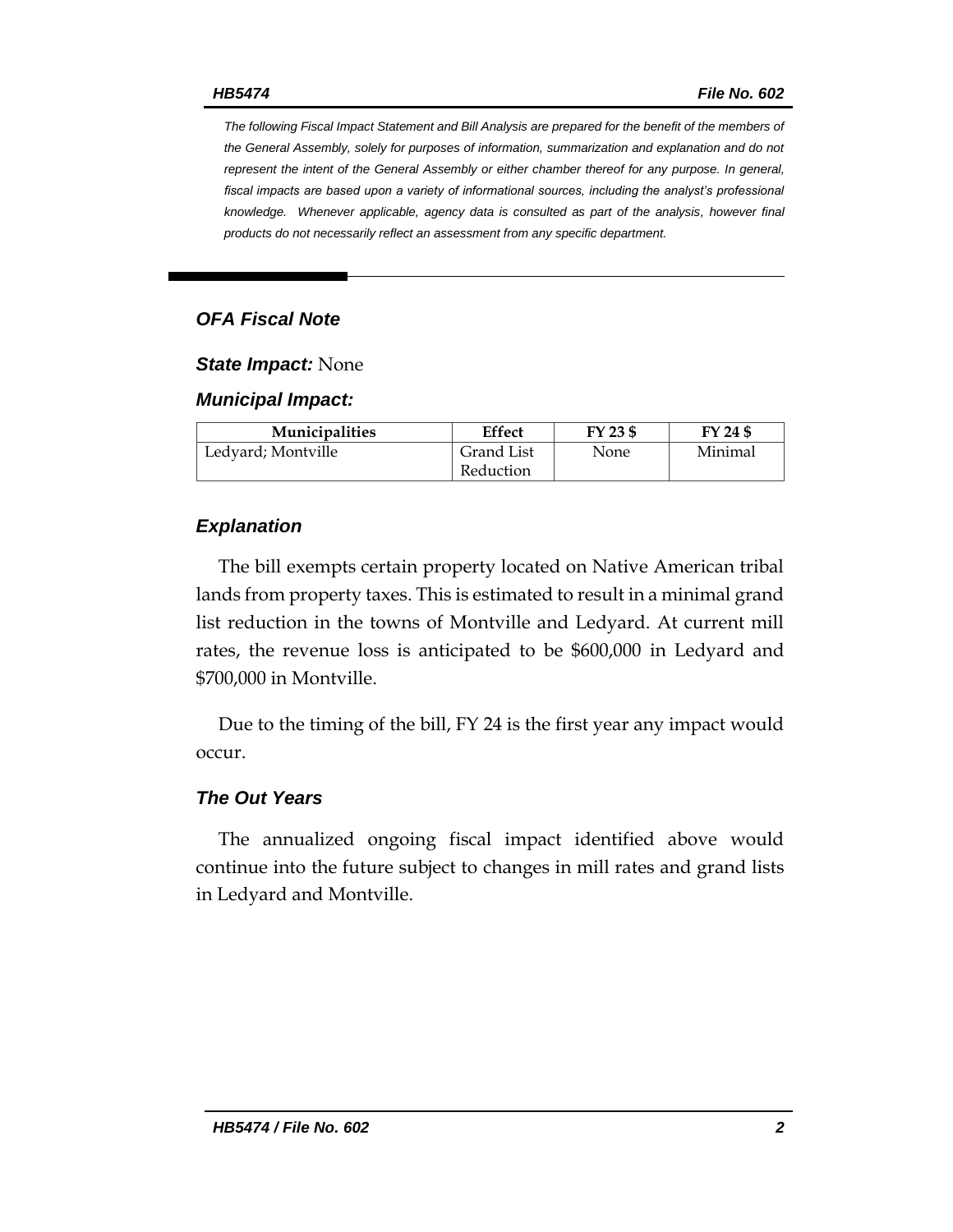## **OLR Bill Analysis HB 5474**

## *AN ACT ESTABLISHING A PROPERTY TAX EXEMPTION FOR PROPERTY LOCATED ON CERTAIN INDIAN LANDS.*

## **SUMMARY**

This bill establishes a property tax exemption for real property and personal property located on reservation land that is held in trust for a federally recognized Indian tribe. The exemption applies regardless of ownership (i.e., it applies to Indian and non-Indian owned property).

With exceptions, federal law precludes taxing federally recognized tribes for real or personal property they own, and in some cases lease, on their reservations (see BACKGROUND). Additionally, existing state law specifically exempts from property tax (1) reservation land held in trust by the state and (2) motor vehicles garaged on a reservation that are owned by tribal members or their spouses (CGS § 12-81(2) & (71)).

EFFECTIVE DATE: October 1, 2022, and applicable to assessment years beginning on or after that date.

## **BACKGROUND**

#### *Related Case Law*

The U.S. Supreme Court has ruled that under the U.S. Constitution states may not tax federally recognized Indian reservations and the Indians on them without clear congressional authorization to do so (*Oklahoma Tax Commission* v. *Chickasaw Nation*, 515 U.S. 450 (1995)). Local governments, as political subdivisions of the states, are generally subject to the same limitation.

Federal law does not necessarily preempt taxing non-Indian businesses or non-Indian property on reservations. In *Mashantucket Pequot Tribe* v. *Town of Ledyard,* 722 F.3d 457 (2d Cir. 2013), the Second Circuit Court of Appeals held that the town could levy personal